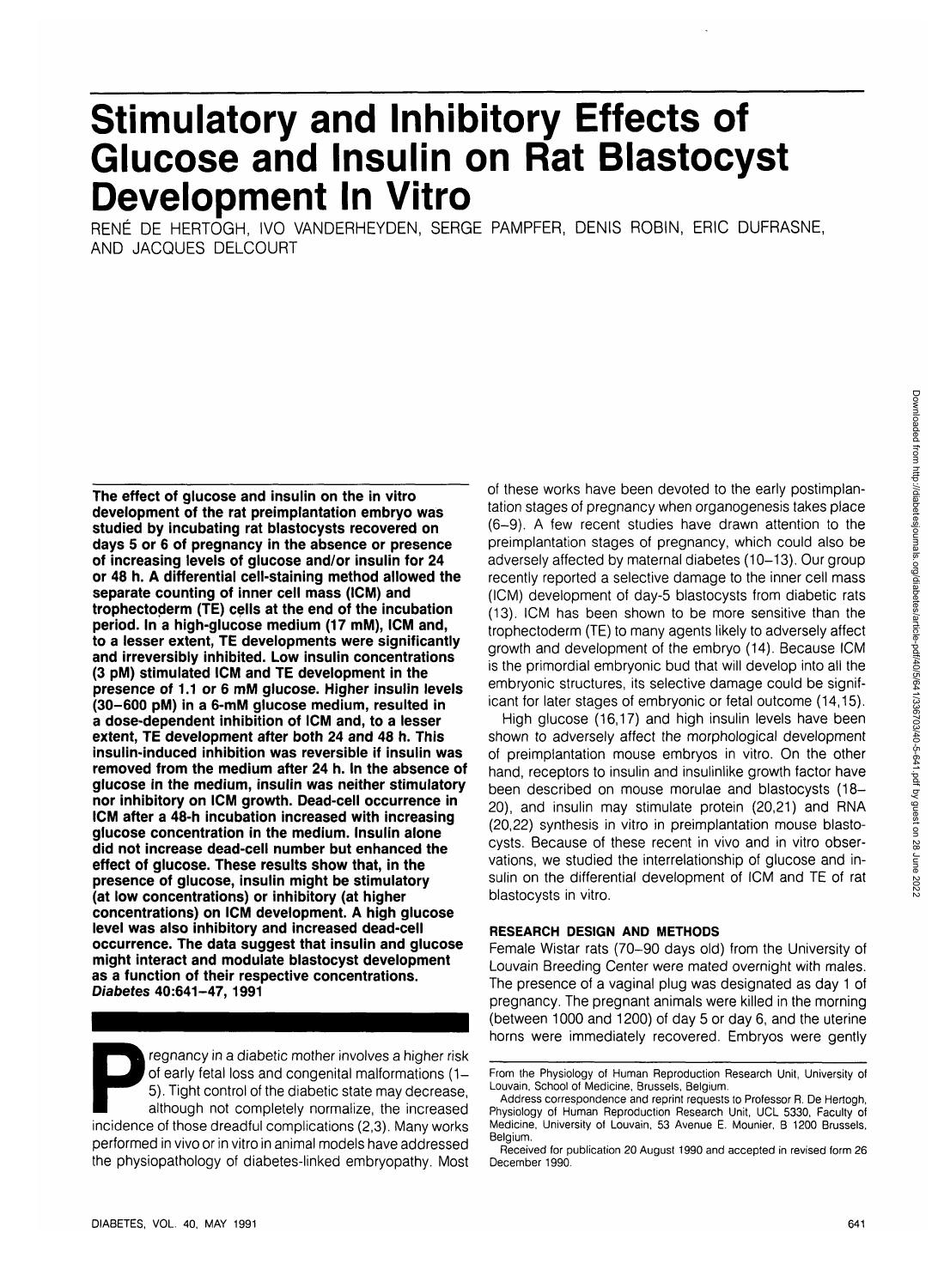flushed from the uterine cavity with prewarmed Ham's F-10 medium (041-90088H, Gibco, Grand Island, NY), supplemented with L-glutamine (14.7 mg/L), penicillin (100 U/ml). and streptomycin (100  $\mu$ g/ml), and observed on an inverted phase-contrast microscope. Blastocysts, characterized by the presence of a clear blastocoel, were individually transferred to incubating cells (Multidish, Nunclon Delta, 1-46485, Nunc Intermed, Roskilde, Denmark) in the same Ham's F-10 medium, containing 1 g/L bovine serum albumin (A 9647, Sigma, St. Louis, MO) and different concentrations of p-glucose and purified beef insulin (no. 680-3007, Gibco). Osmolarity of the incubation media was adjusted to 285-300 mosM with NaCI. Incubations lasted for 24 or 48 h at 37°C in an atmosphere of 5% CO<sub>2</sub>/95% air. Glucose concentration in the incubating cells did not change significantly over that time due to the total glucose amount available per embryo (1 embryo/0.4 ml of medium).

At the end of the incubation time, embryos were recovered and processed through a differential cell-staining technique previously described (23), which allowed the separate counting of ICM and TE cells under a fluorescence microscope. Cellular death, occurring by apoptosis, was characterized by fragmented nuclei, appearing as fluorescent dots of unequal sizes inside a cell structure of irregular shape. Pyknotic debris, not included in a cell structure, was rarely observed and was not taken into account.

Embryos were randomly distributed in different experimental procedures run in parallel to avoid any litter effect on the development conditions. Results from at least four to six similar experiments were pooled to yield groups of 30-60 embryos suitable for statistical analysis. In such groups, any single pregnant rat contributed no more than 1 or 2 embryos. Comparisons were made between groups run in parallel to avoid slight variations observed between similar experiments performed at different times. Hence, control groups were repeated when necessary to ascertain the significance observed in experimental groups. The effects of glucose or insulin concentrations on embryo development were analyzed by nonparametric one-way analysis of variance (Kruskal-Wallis test). Differences between individual groups were submitted to the unpaired nonparametric Mann-Whitney test. Statistical significance of dead-cell numbers were obtained by the  $\chi^2$ -test. Data in tables and figures are means  $\pm$  SD.

## **RESULTS**

Table 1 shows the differential cell counting of day-5 embryos cultured for 24 or 48 h in different concentrations of D-glucose (from 0 to 17 mM). At 24 h, there was no statistically significant effect of glucose levels on ICM cell number, although there was a tendency to lower values at 17 compared with 6 mM glucose ( $P = 0.06$ ). On the other hand, glucose levels had a significant effect on TE cells due to lower development in the absence of glucose ( $P < 0.01$ ). ICM ratios (% ICM in total cell number) were significantly different among the groups, decreasing with increasing glucose concentrations (P < 0.001). At 48 h, ICM cell number decreased significantly at a high glucose level ( $P < 0.001$ ). Changing the medium after the first 24 h or decreasing glucose concentration from 17 to 6 mM during the second 24 h did not modify the lower ICM development in a high glucose concentration. ICM cell number was significantly lower at 48 h than at 24 h in 17 mM glucose ( $P < 0.05$ ), suggesting a regression of ICM development (by cell death, for example) during the second 24 h of incubation. Glucose concentration had a minimal effect on TE development at 48 h, although a slight decrease occurred with 17 mM ( $P = 0.05$ ). Changing the medium after 24 h was without effect on TE cell number. Whatever the concentration of glucose, TE cell number was higher at 48 than at 24 h ( $P < 0.01$ ), attesting to continued development from 24 to 48 h. ICM ratio decreased significantly ( $P < 0.001$ ) with increasing glucose concentration. This effect was mainly due to a larger reduction of ICM than of TE cells in 17 mM glucose.

The stimulatory effect of low insulin levels on day-5 blastocyst development was examined as follows. Blastocysts were incubated for 24 h in the presence of low insulin level (3 pM) at two glucose concentrations (1.1 and 6 mM). Figure 1 shows a slight, although significantly higher, ICM cell number both in 1.1 ( $P < 0.05$ ) and 6 ( $P < 0.01$ ) mM glucose, when insulin was present in the medium. TE cell number was

TABLE 1

Mean  $\pm$  SE number of cells of day-5 embryos (n) after 24- or 48-h incubation in presence of different glucose concentrations

|              | Glucose concentration (mM) |                |                 |                  |                |                 |
|--------------|----------------------------|----------------|-----------------|------------------|----------------|-----------------|
|              | 0                          | 1.1            | 6               | 17               | $17 + 17$ *    | $17 + 6^*$      |
| 24 h         |                            |                |                 |                  |                |                 |
| $\mathsf{n}$ | 32                         | 36             | 37              | 28               |                |                 |
| <b>ICM</b>   | $16.3 \pm 3.7$             | $15.6 \pm 3.7$ | $16.2 \pm 3.8$  | $13.6 \pm 4.7$   |                |                 |
| <b>TE</b>    | $45.2 \pm 6.9$             | $51.7 \pm 7.7$ | $51.3 \pm 7.5$  | $50.1 \pm 9.7$   |                |                 |
| Total        | $61.1 \pm 9.91$            | $67.3 \pm 9.8$ | $67.5 \pm 10.2$ | $63.7 \pm 13.0$  |                |                 |
| % ICM        | $26.5 \pm 3.6$ \$          | $23.2 \pm 4.7$ | $23.8 \pm 3.5$  | $21.0 \pm 5.7$   |                |                 |
| 48 h         |                            |                |                 |                  |                |                 |
| n.           | 42                         |                | 45              | 32               | 34             | 28              |
| <b>ICM</b>   | $18.4 \pm 6.1$             |                | $17.2 \pm 4.1$  | $11.4 \pm 4.5$ § | $10.7 \pm 4.6$ | $11.2 \pm 4.9$  |
| TE           | $56.5 \pm 13.2$            |                | $61.4 \pm 7.3$  | $57.7 \pm 8.4$   | $57.9 \pm 8.8$ | $57.5 \pm 8.6$  |
| Total        | $74.9 \pm 16.3$            |                | $78.6 \pm 9.9$  | $69.1 \pm 10.38$ | $68.6 \pm 9.7$ | $68.6 \pm 11.3$ |
| % ICM        | $24.5 \pm 7.1$             |                | $21.9 \pm 3.4$  | $16.3 \pm 5.2$ § | $15.6 \pm 6.4$ | $15.8 \pm 5.2$  |

ICM, inner cell mass; TE, trophectoderm. See RESULTS for variance analysis between all groups (Kruskal-Wallis tests).

\*Embryos were incubated for 24 h in the presence of 17 mM glucose and further incubated for 24 h in the presence of 17 or 6 mM glucose.

 $\overline{f}P = 0.06$ ,  $\overline{f}P < 0.01$ ,  $\overline{S}P < 0.001$ ,  $\overline{p}P < 0.05$ , vs. 6-mM group (determined by Mann-Whitney tests).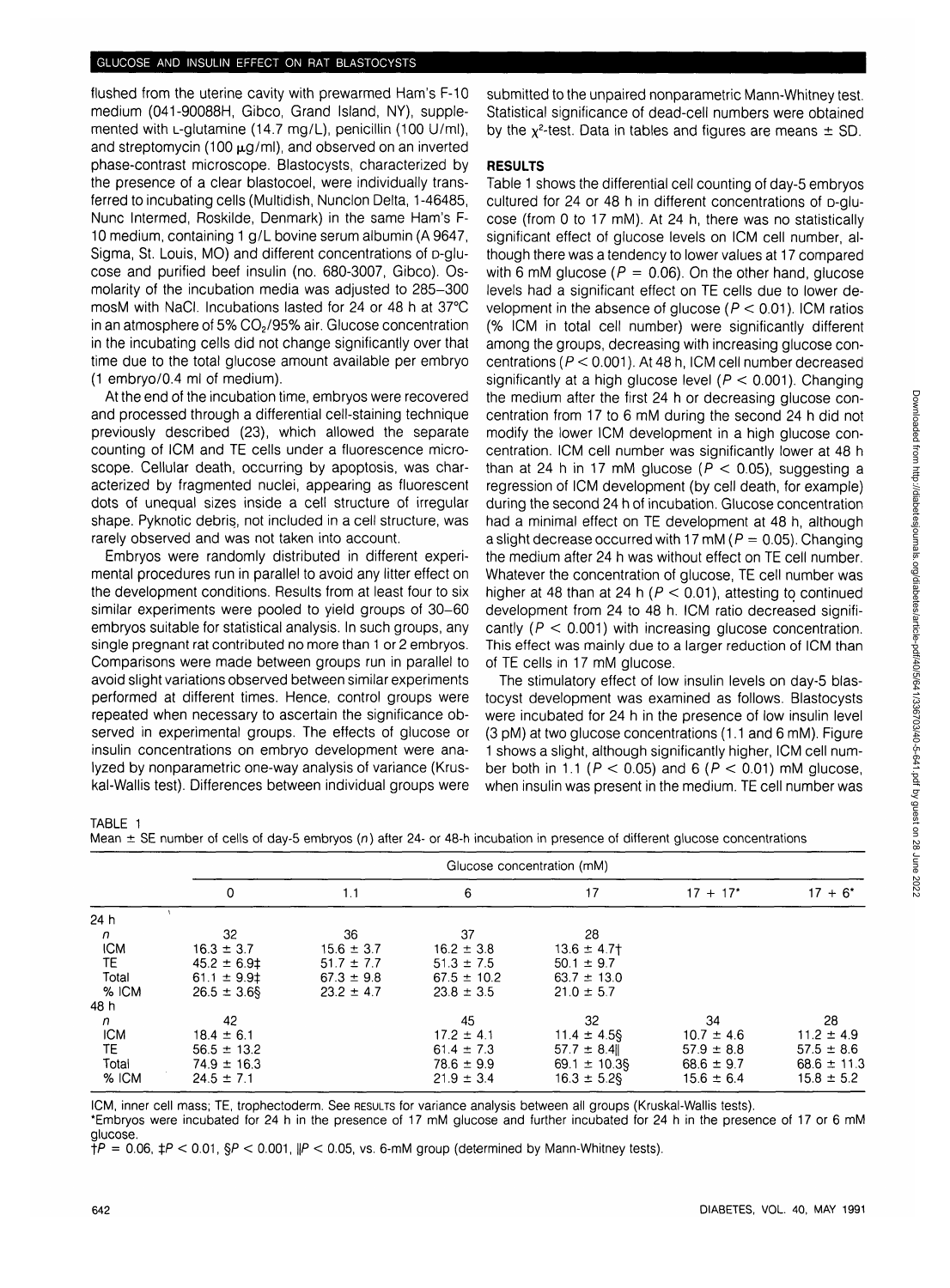

**FIG. 1. Effect of low insulin concentrations on inner cell mass (ICM) and trophectoderm (TE) development of day-5 blastocysts incubated for 24 h in different concentrations of D-glucose. Numbers of embryos** are in parentheses.  $P < 0.05$  and  $P < 0.01$  for ICM in 1.1 and 6 mM **glucose, respectively; P < 0.01 for TE in 6 mM glucose (by Mann-Whitney test between 0 [open bars] and 3 [hatched bars] pM insulin).**

statistically higher ( $P < 0.01$ ) in 6 mM glucose only. In the absence of glucose, this stimulatory effect of insulin was not observed (not shown).

We also examined the inhibitory effect of increasing insulin levels on day-5 blastocyst development. Blastocysts were incubated for 24 or 48 h in the presence of increasing levels of insulin and 6 mM glucose (Fig. 2). Both at 24 and 48 h, increasing insulin levels inhibited both ICM and TE development in a dose-dependent manner ( $P < 0.001$ ). The inhibitory effect was relatively more important on the ICM than on the TE, as shown by the significant decrease in the ICM ratios with increasing insulin concentrations both at 24 ( $P <$ 0.05) and 48 ( $P < 0.01$ ) h. The insulin-induced inhibition of development was not complete, however; indeed, a significant increase in ICM cell number was observed between 24 and 48 h both at 30 and 300 pM insulin ( $P < 0.01$ ). At 600 pM insulin, the 24- to 48-h increase was not significant; however, the 48-h ICM cell number was significantly higher than the control number before incubation ( $P < 0.01$ ). TE also continued to develop significantly between 24 and 48 h at insulin concentrations of 30 or 300 pM ( $P < 0.001$ ) or at 600 pM ( $P < 0.05$ ).

To test whether blastocysts could resume their development after insulin inhibition, embryos were cultured for 24 h in the presence of 600 pM insulin and further incubated for 24 h in a fresh medium with or without added insulin. Incubations were performed in the presence of 6 mM glucose throughout the 48 h. Table 2 shows that ICM development was inhibited after 48 h, whether the medium was changed



**FIG. 2. Effect of increasing insulin concentrations on inner cell mass (ICM) and trophectoderm (TE) development and on ICM ratio (% ICM; dashed lines) of day-5 blastocysts incubated in presence** of 6 mM glucose for 24 ( $\bullet$ ) or 48 ( $\circ$ ) h. Numbers of embryos are **in parentheses. P < 0.001 for insulin effect at both 24 and 48 h on both ICM and TE; P < 0.05, P < 0.001 on ICM ratios at 24 and 48 h, respectively (by Kruskal-Wallis tests). For further statistical analysis, see RESULTS. 'Control embryos before incubation.**

after 24 h, if insulin was present throughout the whole period  $(P < 0.001)$ . If insulin was removed after 24 h, ICM development at 48 h was still decreased compared with the control cultures without insulin ( $P < 0.01$ ) but significantly less so compared with the cultures with insulin throughout the 48 h  $(P < 0.01)$ .

Similarly TE development was partially inhibited by insulin, whether the medium was changed after 24 h, if insulin was present throughout the whole period ( $P < 0.001$ ). However, the inhibition was less important when the medium was changed after 24 h ( $P < 0.01$ ). Removing insulin after 24 h did not result in significantly higher cell development compared with changing the medium alone after 24 h ( $P = 0.12$ ).

TABLE 2

Mean  $\pm$  SE number of cells of day-5 embryos (n) after 48-h incubation in absence or presence (600 pM) of insulin during 1st 24 h only or during full 48 h (6 mM glucose)

| Insulin<br>concentration<br>(M <sub>d</sub> ) | Time (h)  | n  | Inner cell<br>mass | Trophectoderm                |
|-----------------------------------------------|-----------|----|--------------------|------------------------------|
| 0                                             | 48        | 59 | $19.7 \pm 5.0$     | $59.3 \pm 11.4^*$            |
| $0 + 0$                                       | $24 + 24$ | 39 | $18.5 \pm 5.4$     | $63.2 \pm 12.6 \pm 9$        |
| 600                                           | 48        | 39 | $12.3 \pm 5.2^*$   | $45.0 \pm 14.4$ <sup>*</sup> |
| $600 + 600$                                   | $24 + 24$ | 35 | $12.0 \pm 3.9$     | $53.0 \pm 12.6$ : 11         |
| $600 + 0$                                     | $24 + 24$ | 47 | $15.5 \pm 4.9$     | $56.0 \pm 12.1$ §            |

Statistical significance was determined with Mann-Whitney tests.  $*P < 0.001$ ,  $\downarrow P < 0.01$ , vs. inner cell mass.

tin these experiments, the medium was changed after 24 h and replaced by fresh medium with or without insulin at the indicated concentration.

 $\S P < 0.01$ ,  $\| P < 0.01$ , vs. inner cell mass

 $\mathsf{N}P < 0.01$  vs. inner cell mass at 600 + 600.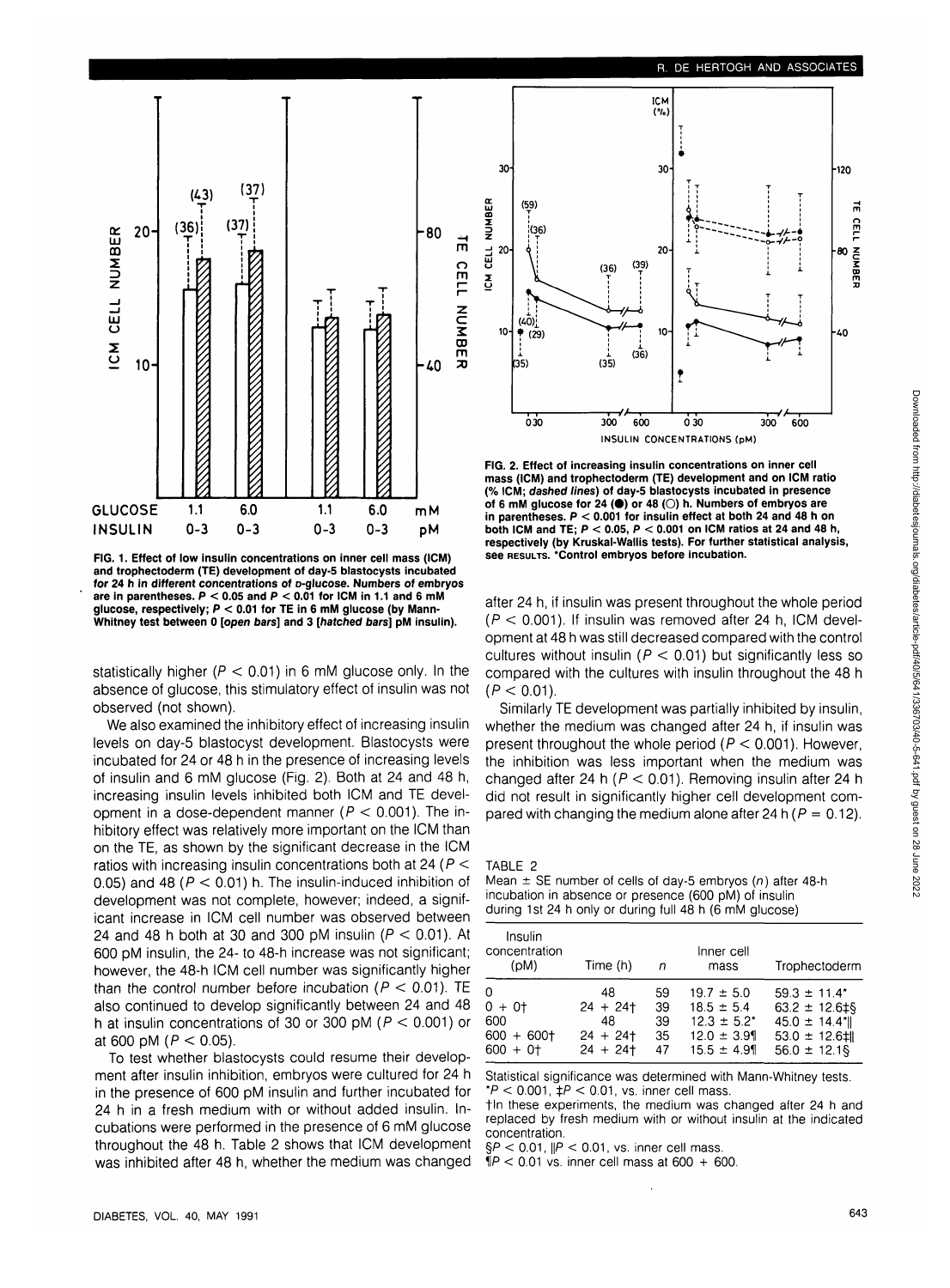# **GLUCOSE AND INSULIN EFFECT ON RAT BLASTOCYSTS**

The role of glucose in the insulin-induced inhibition of blastocyst development was studied by incubating embryos with increasing amounts of insulin for 48 h in the presence or the absence of 6 mM glucose. Figure 3 shows that, in the absence of glucose in the culture medium, insulin was without inhibitory effect on either ICM or TE development, whereas in the presence of glucose, both cell lineages were inhibited by insulin in a dose-dependent manner ( $P < 0.001$ ). Figure 4 shows that, at a lower glucose level (1.1 mM), insulin was unable to inhibit ICM or TE development at 24 h, whereas the inhibitory effect on both cell lineages was observed in the presence of 6 mM glucose ( $P < 0.001$ ).

On day 6, blastocysts were recovered and incubated for 24 h in the presence of insulin and 6 mM glucose. In the absence of insulin, total cell number increased significantly during the 24-h incubation time ( $P < 0.001$ ). In the presence of insulin, the development was significantly decreased  $(P < 0.001$ : Table 3).

In the absence of glucose, the occurrence of dead cells in the ICM of day-5 blastocysts after 48-h culture was low, and insulin was without significant effect ( $P = 0.12$ ; Table 4). In the presence of increasing levels of glucose, deadcell number increased significantly up to 18% of all ICM cells  $(P < 0.001)$ . This effect of glucose was also observed in the absence or presence of different concentrations of insulin  $(P < 0.001)$ . However, in the presence of glucose (6 mM), increasing levels of insulin further increased the dead-cell number ( $P < 0.001$ ).

#### **DISCUSSION**

Our previous in vivo studies showed that blastocyst development was impaired in day-5 or day-6 pregnant diabetic rats and that the ICM of the embryo was more affected by the maternal diabetic state than the TE (11-13). From in vitro



**FIG. 3. Effect of increasing insulin concentrations on inner cell mass (ICM) and trophectoderm (TE) development of day-5 blastocysts incubated for 48 h in absence (open bars) or presence (hatched bars) of 6 mM glucose. Numbers of embryos are in parentheses. There was no statistically significant effect of insulin in absence of glucose; P < 0.001 in presence of glucose for both ICM and TE (by Kruskal-Wallis tests).**



**FIG. 4. Effect of increasing insulin concentrations on inner cell mass (ICM) and trophectoderm (TE) development of day-5 blastocysts incubated for 24 h in low (open bars) or high (hatched bars) glucose concentrations. Numbers of embryos are in parentheses. There was no statistically significant effect of insulin in presence of 1.1 mM glucose; P < 0.001 in presence of 6 mM glucose for both ICM and TE (by Kruskal-Wallis tests).**

studies, it was suggested that high glucose levels (16,17), serum from diabetic rats (16) or diabetic patients (24), or high insulin levels (25) could disturb the normal morphological evolution of mouse preimplantation embryos. In another recent study, rat morulae cultured in the presence of insulin achieved better development and a higher implantation rate after transfer but showed less-satisfactory development in later stages of pregnancy (26). Although little is known about the glucose or insulin levels of the uterine fluid in which the embryo will develop in the last stages of the preimplantation period, the maternal diabetic state will probably profoundly affect these levels.

In this study, we tried to approach some aspects of the potential glucose-insulin interaction by studying in vitro the effect of these factors on the development of the two cell lineages of blastocysts, the ICM and the TE. Blastocysts from day-5 pregnant rats were thus cultured in a composite medium (Ham's F-10), allowing a satisfactory cell growth for 24 h. Indeed, after that span of time, the number of both ICM and TE cells increased and reached levels close to those of blastocysts collected on day 6 (23; Table 3). As observed in vivo (23), ICM development in vitro was lower than that of TE, as evidenced by the decreased ICM ratio at the end of the incubation time. Cell growth was further increased

TABLE 3

Effect of insulin on day-6 embryos cultured for 24 h in 6 mM glucose

|                                    |                   | Insulin (pM)                   |                                |                                |  |
|------------------------------------|-------------------|--------------------------------|--------------------------------|--------------------------------|--|
|                                    |                   | 300                            | 600                            | Preincubation<br>control       |  |
| Embryos $(n)$<br>Total cells $(n)$ | 32<br>$98 \pm 17$ | 30<br>$82 \pm 11$ <sup>*</sup> | 33<br>$83 \pm 17$ <sup>*</sup> | 25<br>$65 \pm 11$ <sup>*</sup> |  |

 $*P < 0.001$  vs. 0 insulin.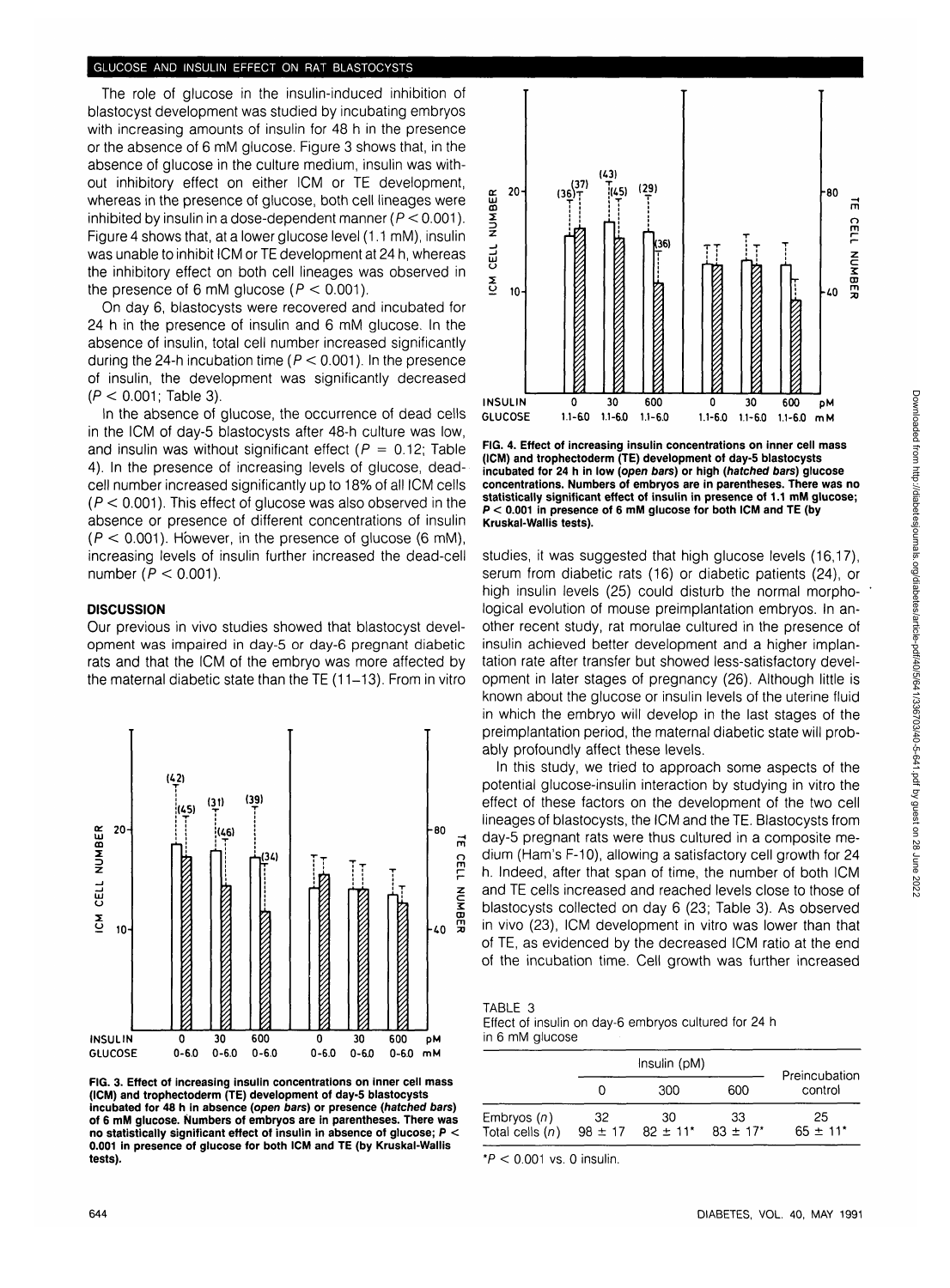| Number of dead cells in inner cell mass of embryos incubated for 48 h in presence of different concentrations of glucose |  |
|--------------------------------------------------------------------------------------------------------------------------|--|
| and/or insulin                                                                                                           |  |

|                  | Glucose (mM) $+$ Insulin (pM) |          |           |         |          |           |          |
|------------------|-------------------------------|----------|-----------|---------|----------|-----------|----------|
|                  | $0 + 0$                       | $0 + 30$ | $0 + 600$ | $6 + 0$ | $6 + 30$ | $6 + 600$ | $17 + 0$ |
| Embryos $(n)$    | 61                            | 47       | 44        | 193     | 109      | 91        | 120      |
| Dead cells $(n)$ |                               |          | 8         | 107     | 79       | 87        | 187      |
| Dead cells (%)*  | 0.38                          | 0.33     | 1.04      | 3.02    | 4.79     | 771       | 18.4     |

 $P < 0.001$  for glucose effect in the absence of insulin;  $P < 0.001$  for insulin effect in the presence of 6 mM glucose;  $P = 0.12$  for insulin effect in the absence of glucose (all determined by  $\chi^2$ -test).

'Percentage of total inner cell mass cell number.

after 48 h and reached, respectively, about two and three times the number of cells in the ICM and the TE of day-5 blastocysts before incubation. The rate of development from the 24- to 48-h incubation time was limited, however, compared with the first 24-h period. Although comparison with the in vivo situation is lacking (day-7 embryos have undergone implantation and cannot be recovered from flushing), day-6 embryos incubated for 24 h reached higher total cell number than day-5 embryos incubated for 48 h (see Table 3). Hence, embryo vitality was likely to be affected beyond the 24-h incubation time. Glucose levels in the culture medium were shown to influence blastocyst development. Although ICM development was not affected by the absence of glucose, TE was slightly, although significantly, less developed in a glucose-free medium. This observation is not unexpected because of the metabolic switch occurring in embryos from many species at the morula state, when glucose will be used increasingly as an energy source (27-31). However, this stimulatory effect of glucose (1.1 or 6 mM) was not observed for ICM. Moreover, a higher glucose level (17 mM), in the range of that encountered in the serum of diabetic animals, had a significant inhibitory effect on blastocyst development. This inhibitory effect was mainly observed on the ICM and much less so on the TE, further disclosing the divergent responses of the two embryonic cell lines to glucose. The deleterious effect of high glucose concentrations on preimplantation embryo development has been reported in other species (16,17). However, the glucose levels used in those studies were much higher than in this study and are not likely to occur in any physiological or pathological conditions. On the other hand in this study, we observed a more selective effect of glucose on ICM, i.e., on the embryonic bud; this selective damage might have untoward consequences on later stages of embryo development.

How glucose would impair ICM development is not known. In the hamster, it was shown that glucose could block cell development in the early stages of embryo growth, possibly by decreasing the activity of high-energy sources (32). Development of one-cell mouse embryos was similarly hampered by the presence of glucose in the culture medium (33). In other systems, such as endothelial cell cultures, high glucose levels could slow down the cell cycle traversal (34) and induce DNA damage (35). In this study, we observed a significant increase of dead cells occurring in 48-h cultures with high glucose levels. Also, the glucose effect on ICM development was irreversible after 24 h, and ICM cell number even decreased during the second 24-h period in the

presence of high glucose, probably due to the increased occurrence of dead cells. This suggests that glucose, in the concentration range encountered in serum of diabetic animals, had a direct and permanent toxic effect on ICM cells.

Insulin was shown to improve embryo development at a low concentration (3 pM). This facilitating effect was more important in the ICM than in the TE. This observation fits with several reports in the mouse, showing that insulin receptors appeared on the preimplantation embryo at the morula stage and increased at the blastocyst stage (18,19). It has also been shown that insulin at such low levels could stimulate protein synthesis in the mouse compacted embryo (21). Although the blastocyst is probably unable to synthesize insulin (36), maternal insulin is present in the oviduct and is able to reach the ICM through the polar TE (20). However, similar evidence is still lacking regarding the rat. Also, insulin concentration in the oviductal or uterine fluids is unknown. Although the ratio between protein concentration in uterine fluid and in serum increases with decreasing molecular weight due to increased transfer (37), the concentration of maternal insulin in the genital tract may be much lower than the plasma level if the hormone transfer from serum to uterine fluid is hampered by high-molecular-weight protein association in the blood circulation.

When rat blastocysts were incubated in the presence of insulin levels within the 30- to 600-pM range of serum concentration, a dose-related inhibitory effect was observed mainly on ICM and, to a lesser extent, TE development. This inhibitory effect was almost maximal at a concentration of 300 pM, which is well within the physiological range of serum levels in the rat (unpublished observations). The  $EC_{50}$  of the inhibitory effect was  $<$ 100 pM, which fits with the  $EC_{50}$  of insulin on glucose transport and is well below the binding saturation of the insulin receptors in adipose cells (38). It is thus likely that the inhibitory effect of insulin on blastocyst development was due to high-affinity binding to its own receptors and not to low-affinity cross-linking to the insulinlike growth factor receptors, although the latter appear on mouse morulae, together with the insulin receptor (19). The presence of insulin and insulinlike growth factor receptors on rat preimplanted embryos has not been reported, as far as we know.

How insulin, which is likely to exert its effect through specific binding to its own receptor, would inhibit blastocyst development is the subject of an interesting hypothesis. Insulin may regulate gene expression (39) and stimulate or inhibit protein synthesis (40,41) at all physiological concentrations. Insulin could also affect the metabolism of sub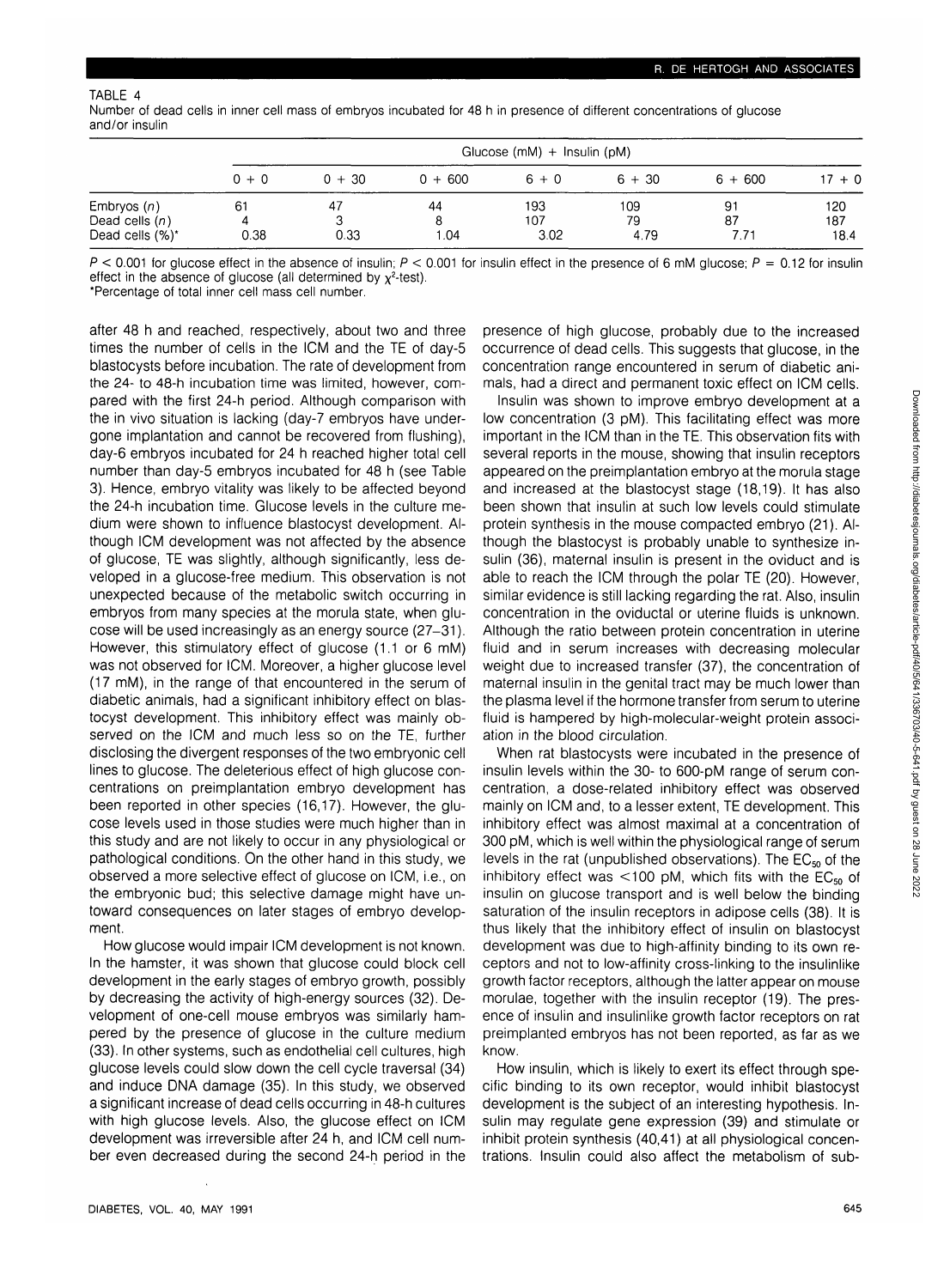strates such as glucose. This hypothesis seems likely because we observed that insulin in the range of concentrations used in this study was without effect (neither stimulatory nor inhibitory) in the absence of glucose in the medium. Also, the inhibitory action of insulin was obtained only at a glucose concentration of 6 mM and not at the lower concentration of 1.1 mM. Hence, insulin could stimulate glucose uptake and/ or its cellular metabolism, the result being either beneficial or detrimental to the cell development according to both insulin and glucose levels in the medium. Glucose transport into the preimplantation embryo is not fully understood, although a facilitating diffusion system has been described in other species (42). Insulin seems inactive on that system (42,43). However, insulin was shown to stimulate glucose utilization and incorporation in macromolecular fractions of mouse embryo (44). How such a stimulatory effect of insulin on glucose metabolism would eventually lead to growth inhibition is unknown. Whether the glucose-mediated insulin effect discussed here and the insulin-dependent glucose effect discussed previously are produced by similar or different mechanisms is also debatable. A direct action of insulin facilitated by glucose cannot be excluded (39).

The differential effects of insulin and glucose on the two blastocyst cell lineages reported herein would have been overlooked if morphological criteria such as overall aspect of blastomeres, blastocyst expansion, or hatching had been used as in other studies on preimplantation embryos (16,17,25). Indeed, insulin in the range of concentrations used in our study had no significant effect on blastocyst morphological development; 1.1 or 6 mM glucose had only a slight positive effect on such development (results not shown). Hence, profound impairment of embryo development may occur before the morphological aspect would be significantly changed.

The physiological or pathological implication of the data reported herein should await further knowledge about the physiologial concentrations of glucose and insulin in the maternal genital tract, which are under study. A likely hypothesis, based on a few reported data in several species (45,46), is that the glucose level might be severalfold lower in the genital tract than in the serum; insulin levels might also be significantly lower, although precise data are still lacking. This would lead to a physiological situation in which low levels of insulin and glucose would be stimulatory to embryonic development. In situations such as maternal diabetes, high glucose levels could become deleterious, mainly on ICM development, as observed previously in vivo in diabetic animals (13). Whether insulin treatment would improve the embryo development would then depend on the relative concentrations of glucose and insulin in the genital tract, the balance of which could be still inhibitory or become stimulatory. If transposed to the medical care of pregnant diabetic women, the above hypothesis would throw some light on unexpected failure of early treatment (2,3) and on a new approach of insulin administration, taking into account not only that the very early stage of embryo development is likely to suffer from the diabetic environment but also taking into account the potentially deleterious effect of high insulin levels in the presence of a high glucose concentration in the blastocyst environmental fluid.

In summary, we have shown that rat blastocyst develop-

ment is impaired in vitro in the presence of high glucose levels (17 mM) and also in the presence of lower glucose levels (6 mM) and insulin in the physiological range of serum concentrations (30-600 pM). Low glucose (1.1- and 6-mM) and low insulin (3-pM) levels are stimulatory on embryo development. These data suggest that embryo development will be diversely influenced by the glucose-insulin balance in the maternal genital tract being stimulatory in physiological situations and probably inhibitory in situations such as diabetes mellitus.

### **ACKNOWLEDGMENTS**

We gratefully acknowledge support for this work by Grant 3- 4590-88 from the Fonds de la Recherche Scientifique Médicale of Belgium.

#### **REFERENCES**

- 1. Pedersen J: The Pregnant Diabetic and Her Newborn. 2nd ed. Copenhagen, Munksgaard, 1977
- 2. Mills JL, Knopp RH, Simpson JL, Jovanovic-Peterson L, Metzger BE, Holmes LB, Aarons JH, Brown Z, Reed GF, Bieber FR, Van Allen M, Holzman I, Ober C, Peterson CM, Withiam MJ, Duckies A, Mueller-Heubach E, Polk BF: Lack of relation of increased malformation rate in infants of diabetic mothers to glycemic control during organogenesis. N Engl J Med 318:671-76, 1988
- 3. Mills JL, Simpson JL, Driscoll SG, Jovanovic-Peterson L, Van Allen M, Aarons JH, Metzger B, Bieber FR, Knopp RH, Holmes LB, Peterson CM, Withiam-Wilson M, Brown Z, Ober C, Harley E, Macpherson TA, Duckies A, Mueller-Heubach E: Incidence of spontaneous abortion among normal and insulin-dependent diabetic women whose pregnancies were identified within 21 days of conception. N Engl J Med 319:1617-23, 1988
- 4. Kalter H: Diabetes and spontaneous abortion: a historical review. Am J Obstet Gynecol 156:1243-53, 1987
- 5. Dicker D, Feldberg D, Samuel N, Yeshaya A, Karp M, Goldman JA: Spontaneous abortion in patients with insulin-dependent diabetes mellitus: the effect of preconceptional diabetic control. Am J Obstet Gynecol 158: 1161-64, 1988
- 6. Freinkel N: Diabetic embryopathy and fuel-mediated organ teratogenesis: lessons from animal models. Horm Metab Res 20:463-75, 1988
- 7. Eriksson UJ: Congenital malformations in diabetic animal models—a review. Diabetes Res 1:56-66, 1984
- 8. Eriksson RSM, Thunberg L, Eriksson UJ: Effects of interrupted insulin treatment on fetal outcome of pregnant diabetic rats. Diabetes 38:764- 72, 1989
- 9. Sadler TW, Hunter ES III, Wynn RE, Phillips LS: Evidence for multifactorial origin of diabetes-induced embryopathies. Diabetes 38:70-74, 1989
- 10. Diamond MP, Moley KH, Pellicer A, Vaughn WK, Dechemey AH: Effects of streptozotocin- and alloxan-induced diabetes mellitus on mouse follicular and early embryo development. J Reprod Fertil 86:1-10, 1989
- 11. De Hertogh R, Vercheval M, Pampfer S, Vanderheyden I, De Bernardi P, Michiels B: Experimental diabetes interferes with the early development of rat embryo in the pre-implantation period (Abstract). Diabetologia 32:480A, 1989
- 12. Vercheval M, De Hertogh R, Pampfer S, Vanderheyden I, Michiels B, De Bernardi P, De Meyer R: Experimental diabetes impairs rat embryo development during the preimplantation period. Diabetologia 33:187-91, 1990
- 13. Pampfer S, De Hertogh R, Vanderheyden I, Michiels B, Vercheval M: Decreased inner cell mass proportion in blastocysts from diabetic rats. Diabetes 39:471-76, 1990
- 14. lannaccone PM, Bossert NL, Connelly CS: Disruption of embryonic and fetal development due to preimplantation chemical insults: a critical review. Am J Obstet Gynecol 157:476-84, 1987
- 15. Tam PPL: Postimplantation development of mytomycin-C treated mouse blastocysts. Teratology 37:205-12, 1988
- 16. Zusman I, Ornoy A, Yaffe P, Shafrir E: Effects of glucose and serum from streptozotocin diabetic and nondiabetic rats on the in vitro development of preimplantation mouse embryos. Isr J Med Sci 21:359-65, 1985
- 17. Diamond MP, Harbert-Moley K, Logan J, Pellicer A, Lavy G, Vaughn WK, Dechernay AH: Manifestation of diabetes mellitus on mouse follicular and pre-embryo development: effect of hyperglycemia per se. Metabolism 39:220-24, 1990
- 18. Rosenblum IY, Mattson BA, Heyner S: Stage-specific insulin binding in mouse preimplantation embryos. Dev Biol 116:261-63, 1986
- 19. Mattson BA, Rosenblum IY, Smith RM, Heyner S: Autoradiographic evidence for insulin and insulin-like growth factor binding to early mouse embryos. Diabetes 37:585-89, 1988